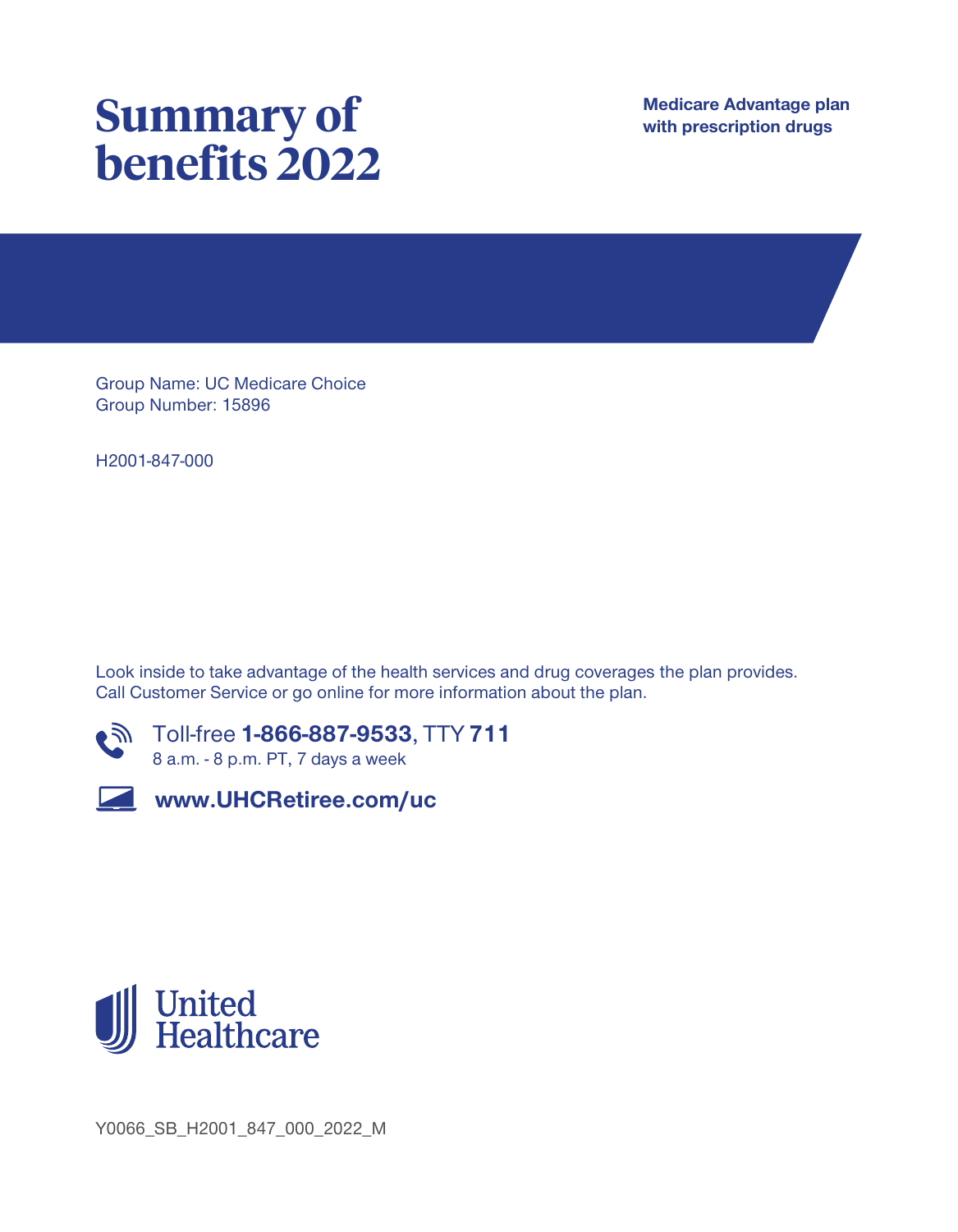## **Summary of benefits**

#### **January 1, 2022 - December 31, 2022**

**The benefit information provided is a summary of what we cover and what you pay. It doesn't list every service that we cover or list every limitation or exclusion. The Evidence of Coverage (EOC) provides a complete list of services we cover. You can see it online at www.UHCRetiree.com/uc or you can call Customer Service for help. When you enroll in the plan you will get information that tells you where you can go online to view your Evidence of Coverage.**

#### **About UC Medicare Choice.**

**The University of California (UC) has selected UnitedHealthcare® to offer UC Medicare Choice, a UnitedHealthcare® Group Medicare Advantage (PPO) which is a Medicare Advantage PPO plan with a Medicare contract.**

**To join this plan, you must be entitled to Medicare Part A, be enrolled in Medicare Part B, live in our service area as listed below, be a United States citizen or lawfully present in the United States, and meet the eligibility requirements of the University of California (plan sponsor). Our plan is only available to Medicare-eligible retirees who reside in California. You can get services nationwide, but you must continue to live in California to remain a member of the plan.**

**Our service area includes the 50 United States, the District of Columbia and all US territories.**

#### **About providers and network pharmacies.**

**UnitedHealthcare® Group Medicare Advantage (PPO) has a network of doctors, hospitals, pharmacies, and other providers. You can see any provider (network or out-of-network) at the same cost share, as long as they accept the plan and have not opted out of or been excluded or precluded from the Medicare Program.\* If you use pharmacies that are not in our network, the plan may not pay for those drugs, or you may pay more than you pay at a network pharmacy.**

**You can go to www.UHCRetiree.com/uc to search for a network provider or pharmacy using the online directories. You can also view the plan Drug List (Formulary) to see what drugs are covered, and if there are any restrictions.** 

**\*Outpatient licensed behavioral health providers do not need to participate in Medicare.**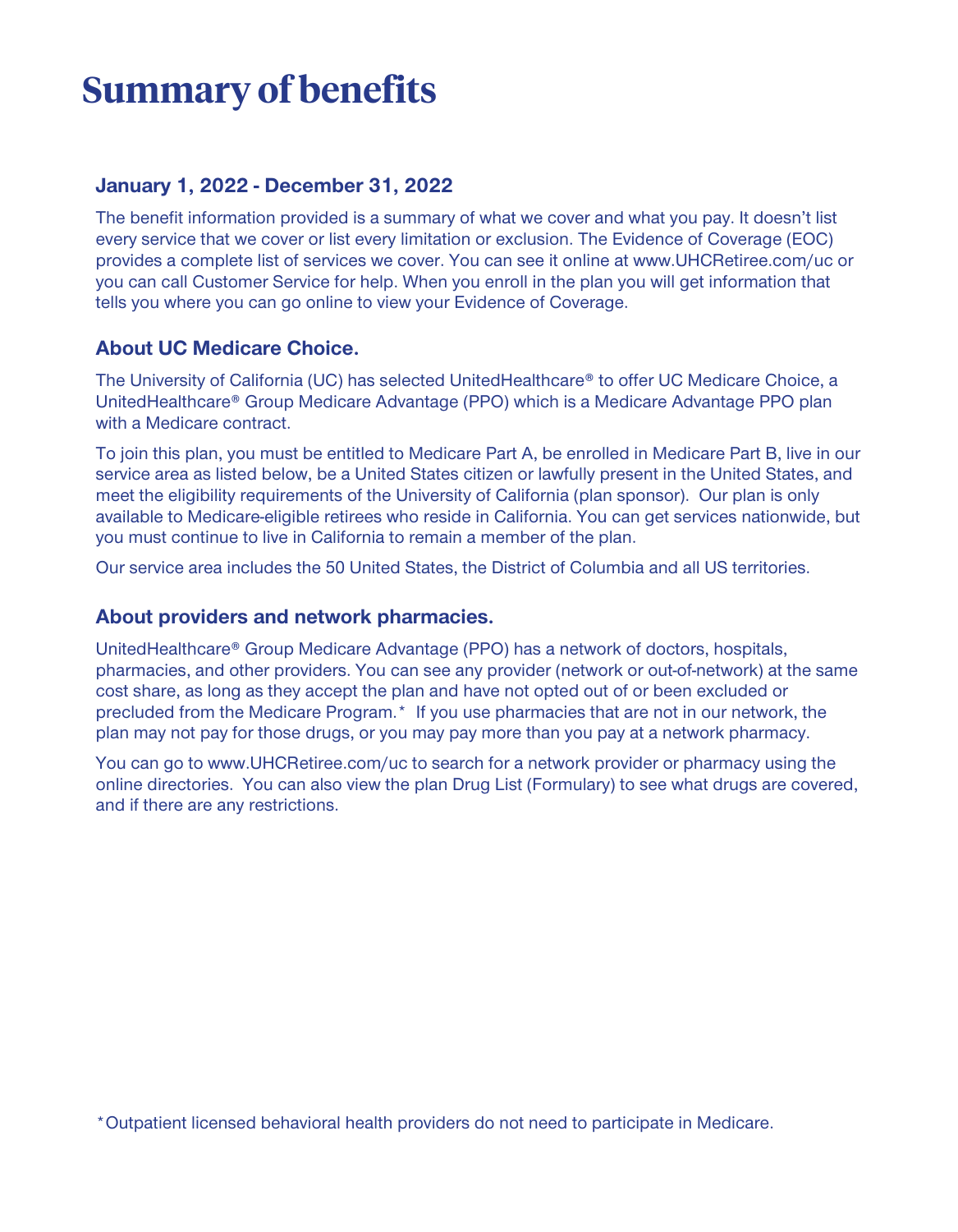### **Premiums and Benefits**

|                                                                              | <b>In-Network</b>                                                                                                                                                                          | <b>Out-of-Network</b> |
|------------------------------------------------------------------------------|--------------------------------------------------------------------------------------------------------------------------------------------------------------------------------------------|-----------------------|
| <b>Monthly Plan Premium</b>                                                  | Contact your group plan benefit administrator or go<br>to ucnet.university of california.edu/oe prior to January<br>1. After January 1, you can go to<br>ucnet.universityofcalifornia.edu. |                       |
| <b>Maximum Out-of-Pocket Amount</b><br>(does not include prescription drugs) | Your plan has an annual combined in-network and<br>out-of-network out-of-pocket maximum of \$1,500<br>each plan year.                                                                      |                       |
|                                                                              | If you reach the limit on out-of-pocket costs, you keep<br>getting covered hospital and medical services and we<br>will pay the full cost for the rest of the plan year.                   |                       |
|                                                                              | Please note that you will still need to pay your<br>monthly premiums, if applicable, and cost-sharing for<br>your Part D prescription drugs.                                               |                       |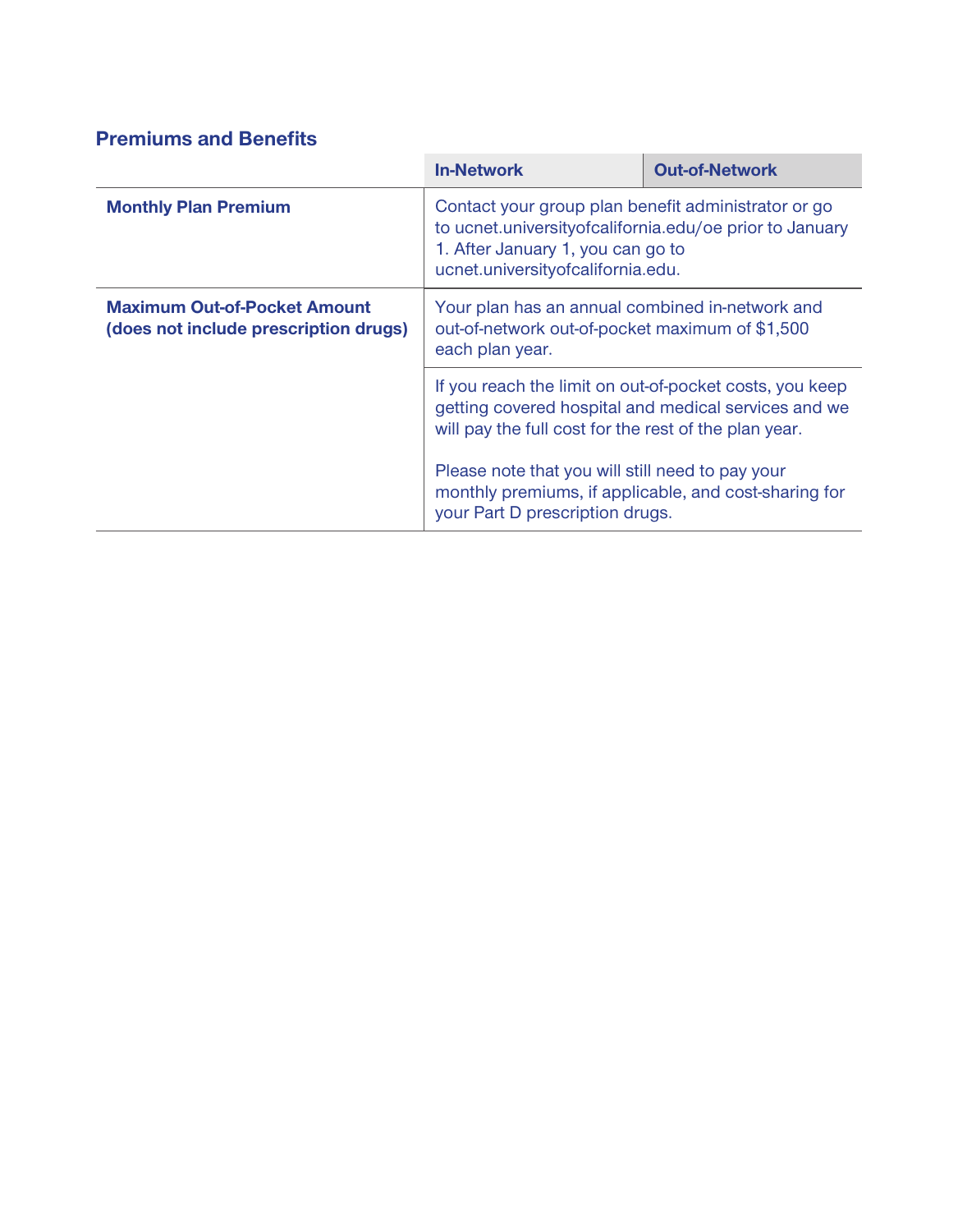|                                                         |                                                              | <b>In-Network</b>                                                                                                                                                                                                                                                                                                                                                                                                                                                                                  | <b>Out-of-Network</b>                                                                                                           |
|---------------------------------------------------------|--------------------------------------------------------------|----------------------------------------------------------------------------------------------------------------------------------------------------------------------------------------------------------------------------------------------------------------------------------------------------------------------------------------------------------------------------------------------------------------------------------------------------------------------------------------------------|---------------------------------------------------------------------------------------------------------------------------------|
| <b>Inpatient Hospital Care<sup>1</sup></b>              |                                                              | \$250 copay per stay                                                                                                                                                                                                                                                                                                                                                                                                                                                                               | \$250 copay per stay                                                                                                            |
|                                                         |                                                              | Our plan covers an unlimited number of days for an<br>inpatient hospital stay.                                                                                                                                                                                                                                                                                                                                                                                                                     |                                                                                                                                 |
| <b>Outpatient</b><br>Hospital <sup>1</sup>              | Ambulatory<br><b>Surgical Center</b><br>(ASC)                | $$100$ copay                                                                                                                                                                                                                                                                                                                                                                                                                                                                                       | $$100$ copay                                                                                                                    |
| Cost sharing for<br>additional plan<br>covered services | Outpatient<br>surgery                                        | $$100$ copay                                                                                                                                                                                                                                                                                                                                                                                                                                                                                       | $$100$ copay                                                                                                                    |
| will apply.                                             | Outpatient<br>hospital services,<br>including<br>observation | $$0$ copay                                                                                                                                                                                                                                                                                                                                                                                                                                                                                         | \$0 copay                                                                                                                       |
| <b>Doctor Visits</b>                                    | <b>Primary Care</b><br>Provider                              | $$20$ copay                                                                                                                                                                                                                                                                                                                                                                                                                                                                                        | $$20$ copay                                                                                                                     |
|                                                         | <b>Virtual Doctor</b><br><b>Visits</b>                       | \$0 copay using Amwell,<br>Doctor on Demand and<br>Teladoc.<br>\$20 copay using other in-<br>network providers that<br>have the ability and are<br>qualified to offer virtual<br>medical visits.                                                                                                                                                                                                                                                                                                   | \$20 copay using out-of-<br>network providers that<br>have the ability and are<br>qualified to offer virtual<br>medical visits. |
|                                                         | Specialists <sup>1</sup>                                     | \$20 copay                                                                                                                                                                                                                                                                                                                                                                                                                                                                                         | $$20$ copay                                                                                                                     |
| <b>Preventive</b>                                       | Medicare-covered                                             | \$0 copay                                                                                                                                                                                                                                                                                                                                                                                                                                                                                          | \$0 copay                                                                                                                       |
| <b>Services</b>                                         |                                                              | Abdominal aortic aneurysm screening<br>Alcohol misuse counseling<br><b>Annual wellness visit</b><br>Bone mass measurement<br>Breast cancer screening (mammogram)<br>Cardiovascular disease (behavioral therapy)<br>Cardiovascular screening<br>Cervical and vaginal cancer screening<br>Colorectal cancer screenings (colonoscopy, fecal<br>occult blood test, flexible sigmoidoscopy)<br><b>Depression screening</b><br>Diabetes screenings and monitoring<br>Diabetes - Self-Management training |                                                                                                                                 |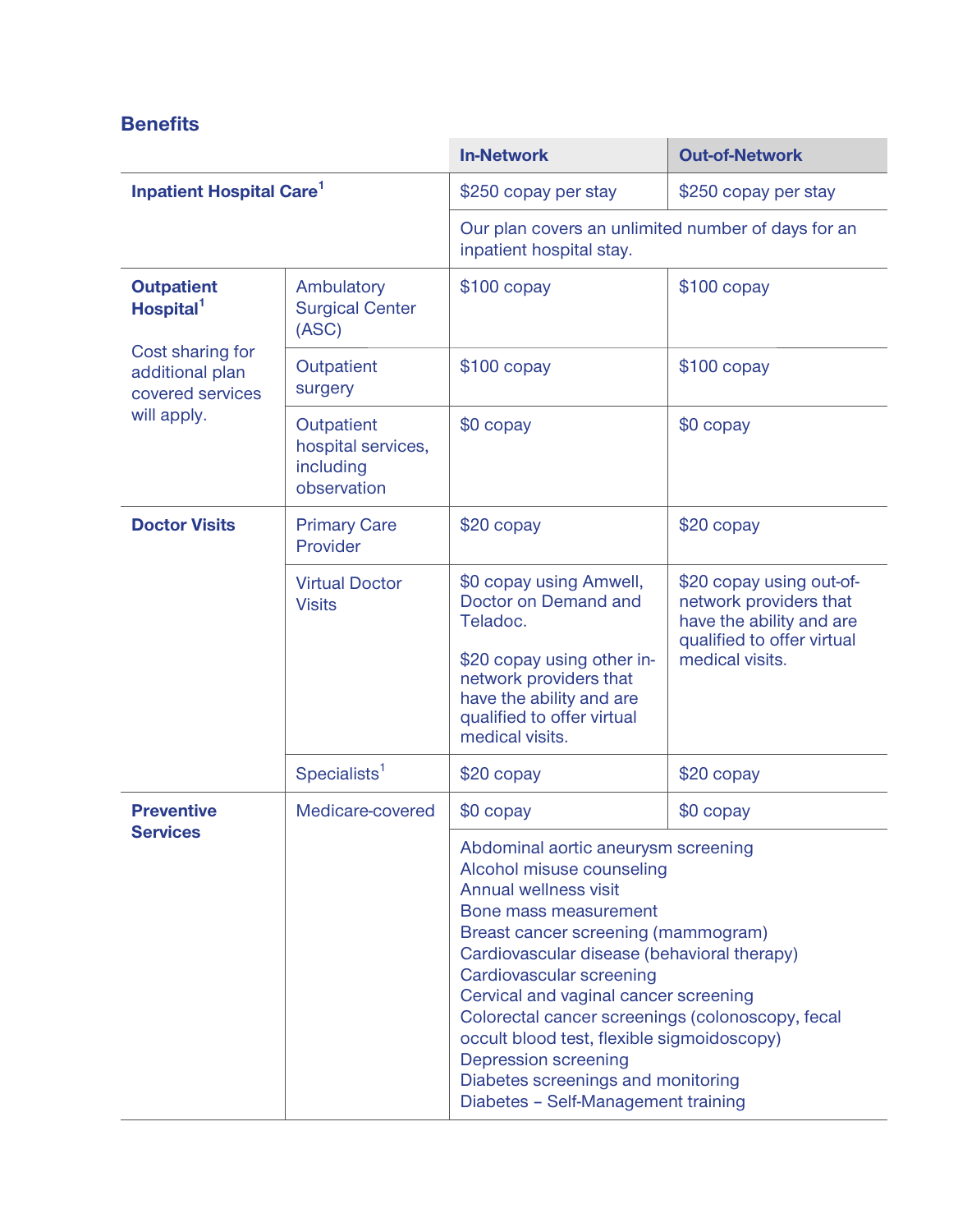| <b>Benefits</b> |                  |                                                                                                                                                                                                                                                                                                                                                                                                                                                                                                                                                                                                                                                                             |                                            |
|-----------------|------------------|-----------------------------------------------------------------------------------------------------------------------------------------------------------------------------------------------------------------------------------------------------------------------------------------------------------------------------------------------------------------------------------------------------------------------------------------------------------------------------------------------------------------------------------------------------------------------------------------------------------------------------------------------------------------------------|--------------------------------------------|
|                 |                  | <b>In-Network</b>                                                                                                                                                                                                                                                                                                                                                                                                                                                                                                                                                                                                                                                           | <b>Out-of-Network</b>                      |
|                 |                  | Dialysis training<br>Glaucoma screening<br><b>Hepatitis C screening</b><br><b>HIV</b> screening<br>Kidney disease education<br>Lung cancer with low dose computed tomography<br>(LDCT) screening<br>Medical nutrition therapy services<br>Medicare Diabetes Prevention Program (MDPP)<br>Obesity screenings and counseling<br>Prostate cancer screenings (PSA)<br>Sexually transmitted infections screenings and<br>counseling<br>Tobacco use cessation counseling (counseling for<br>people with no sign of tobacco-related disease)<br>Vaccines, including those for the flu, Hepatitis B,<br>pneumonia, or COVID-19<br>"Welcome to Medicare" preventive visit (one-time) |                                            |
|                 |                  | Any additional preventive services approved by<br>Medicare during the contract year will be covered.<br>This plan covers preventive care screenings and<br>annual physical exams at 100%.                                                                                                                                                                                                                                                                                                                                                                                                                                                                                   |                                            |
|                 | Routine physical | \$0 copay; 1 per plan<br>year <sup>*</sup>                                                                                                                                                                                                                                                                                                                                                                                                                                                                                                                                                                                                                                  | \$0 copay; 1 per plan<br>year <sup>*</sup> |
|                 |                  |                                                                                                                                                                                                                                                                                                                                                                                                                                                                                                                                                                                                                                                                             |                                            |

|                       | year                                                                                                                                                                                                                  | vear |
|-----------------------|-----------------------------------------------------------------------------------------------------------------------------------------------------------------------------------------------------------------------|------|
| <b>Emergency Care</b> | \$65 copay (worldwide)                                                                                                                                                                                                |      |
|                       | If you are admitted to the hospital within 24 hours,<br>you pay the inpatient hospital cost sharing instead of<br>the Emergency Care copay. See the "Inpatient"<br>Hospital" section of this booklet for other costs. |      |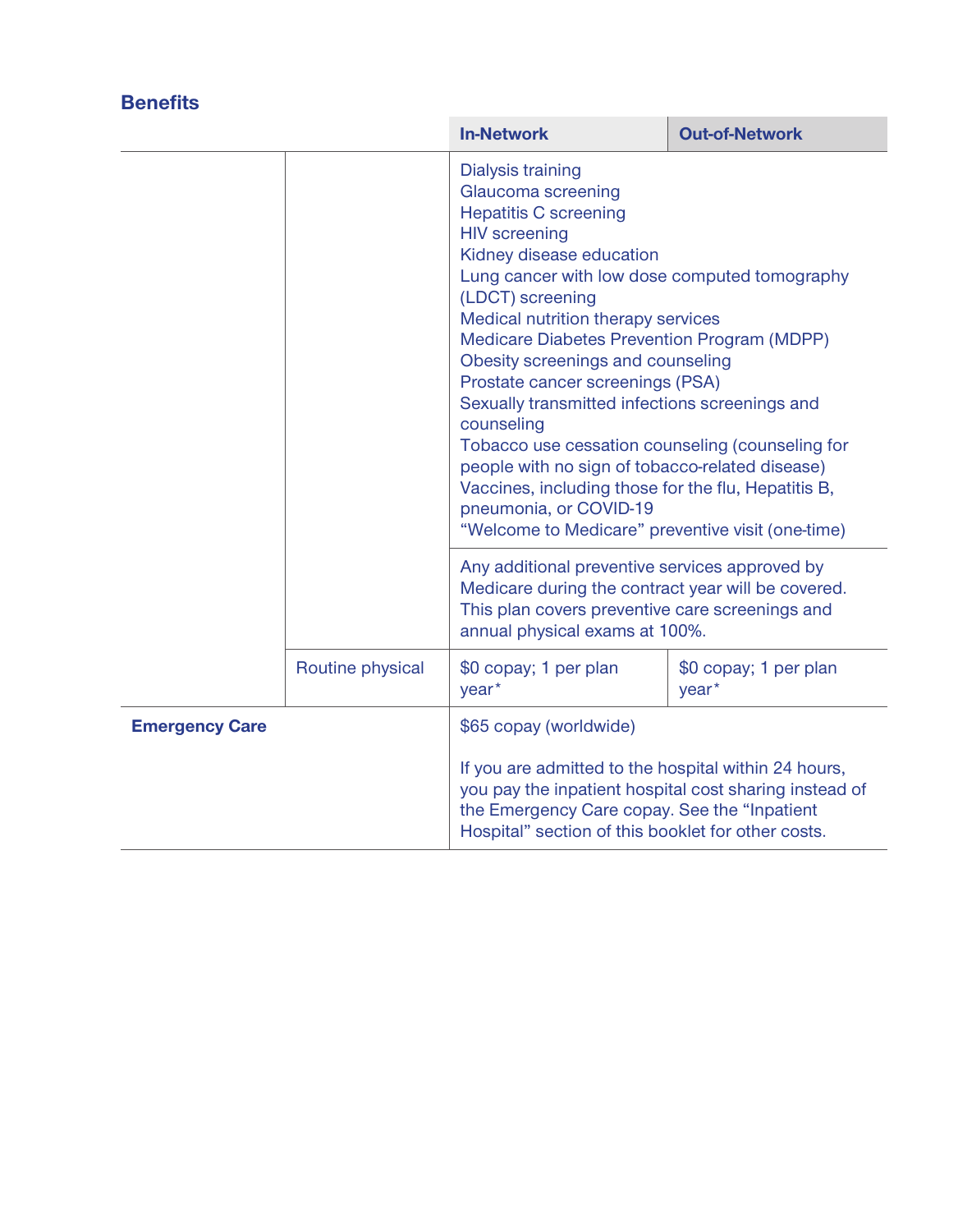|                                                                                                                                                                                                                                                                                                                                                                                                                                                                                                                                                                                                                                                              |                                                                             | <b>In-Network</b>                                                                                                                                                                                                                                           | <b>Out-of-Network</b>                |
|--------------------------------------------------------------------------------------------------------------------------------------------------------------------------------------------------------------------------------------------------------------------------------------------------------------------------------------------------------------------------------------------------------------------------------------------------------------------------------------------------------------------------------------------------------------------------------------------------------------------------------------------------------------|-----------------------------------------------------------------------------|-------------------------------------------------------------------------------------------------------------------------------------------------------------------------------------------------------------------------------------------------------------|--------------------------------------|
| <b>Urgently Needed Services</b><br>Urgently needed services are provided<br>to treat a non-emergency, unforeseen<br>medical illness, injury, or condition that<br>requires immediate medical care.<br>Covered services include urgently<br>needed services obtained at a retail<br>walk-in clinic or an urgent care center.<br>Worldwide coverage for urgently<br>are needed right away because of an<br>illness, injury, or condition that you did<br>not expect or anticipate, and you can't<br>wait until you are back in our plan's<br>service area to obtain services. There is<br>no additional cost share if you get<br>multiple services in a visit. | needed services when medical services                                       | \$20 copay (worldwide)<br>If you are admitted to the hospital within 24 hours,<br>you pay the inpatient hospital cost sharing instead of<br>the Urgently Needed Services copay. See the<br>"Inpatient Hospital" section of this booklet for other<br>costs. |                                      |
| <b>Diagnostic Tests,</b><br><b>Lab and</b><br><b>Radiology</b><br>Services, and X-                                                                                                                                                                                                                                                                                                                                                                                                                                                                                                                                                                           | Diagnostic<br>radiology services<br>(e.g. MRI, CT<br>$scan)^1$              | \$0 copay                                                                                                                                                                                                                                                   | \$0 copay                            |
| <b>Rays</b>                                                                                                                                                                                                                                                                                                                                                                                                                                                                                                                                                                                                                                                  | Lab services $1$                                                            | $$0$ copay                                                                                                                                                                                                                                                  | \$0 copay                            |
|                                                                                                                                                                                                                                                                                                                                                                                                                                                                                                                                                                                                                                                              | Diagnostic tests<br>and procedures <sup>1</sup>                             | \$0 copay                                                                                                                                                                                                                                                   | \$0 copay                            |
|                                                                                                                                                                                                                                                                                                                                                                                                                                                                                                                                                                                                                                                              | Therapeutic<br>Radiology <sup>1</sup>                                       | \$0 copay                                                                                                                                                                                                                                                   | \$0 copay                            |
|                                                                                                                                                                                                                                                                                                                                                                                                                                                                                                                                                                                                                                                              | Outpatient x-rays <sup>1</sup>                                              | $$0$ copay                                                                                                                                                                                                                                                  | \$0 copay                            |
| <b>Hearing Services</b>                                                                                                                                                                                                                                                                                                                                                                                                                                                                                                                                                                                                                                      | Exam to diagnose<br>and treat hearing<br>and balance<br>issues <sup>1</sup> | \$20 copay                                                                                                                                                                                                                                                  | $$20$ copay                          |
|                                                                                                                                                                                                                                                                                                                                                                                                                                                                                                                                                                                                                                                              | Routine hearing<br>exam                                                     | \$20 copay 1 exam per<br>plan year*                                                                                                                                                                                                                         | \$20 copay, 1 exam per<br>plan year* |
|                                                                                                                                                                                                                                                                                                                                                                                                                                                                                                                                                                                                                                                              |                                                                             |                                                                                                                                                                                                                                                             |                                      |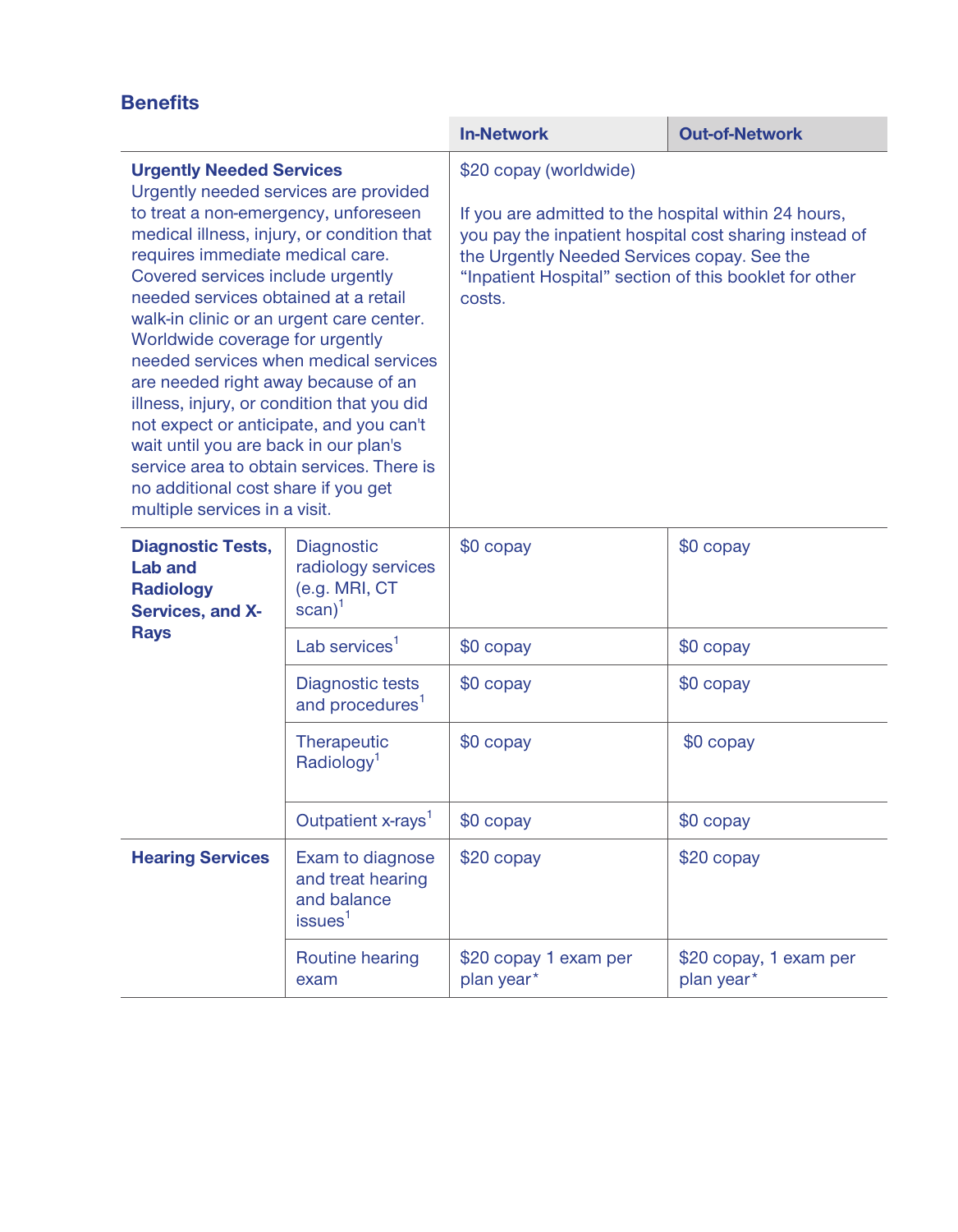|                                                                                                          |                                                                           | <b>In-Network</b>                                                                                                            | <b>Out-of-Network</b>                                                                                                        |
|----------------------------------------------------------------------------------------------------------|---------------------------------------------------------------------------|------------------------------------------------------------------------------------------------------------------------------|------------------------------------------------------------------------------------------------------------------------------|
|                                                                                                          | <b>Hearing Aids</b>                                                       | The plan pays up to a<br>\$2,000 allowance<br>(combined for both ears)<br>for hearing aid(s) every 3<br>years <sup>*</sup> . | The plan pays up to a<br>\$2,000 allowance<br>(combined for both ears)<br>for hearing aid(s) every 3<br>years <sup>*</sup> . |
| <b>Vision Services</b>                                                                                   | Exam to diagnose<br>and treat diseases<br>and conditions of<br>the $eye1$ | $$20$ copay                                                                                                                  | $$20$ copay                                                                                                                  |
|                                                                                                          | Eyewear after<br>cataract surgery                                         | $$0$ copay                                                                                                                   | \$0 copay                                                                                                                    |
|                                                                                                          | Routine eye exam                                                          | \$20 copay, 1 exam every<br>12 months*                                                                                       | \$20 copay, 1 exam every<br>12 months*                                                                                       |
| <b>Mental</b><br><b>Health</b>                                                                           | Inpatient visit                                                           | \$250 copay per stay                                                                                                         | \$250 copay per stay                                                                                                         |
|                                                                                                          | (including<br>inpatient<br>substance abuse<br>$s$ ervices $)^1$           | Our plan covers an unlimited number of days for an<br>inpatient hospital stay.                                               |                                                                                                                              |
|                                                                                                          | <b>Outpatient group</b><br>therapy visit <sup>1</sup>                     | $$20$ copay                                                                                                                  | \$20 copay                                                                                                                   |
|                                                                                                          | Outpatient<br>individual therapy<br>visit <sup>1</sup>                    | $$20$ copay                                                                                                                  | $$20$ copay                                                                                                                  |
|                                                                                                          | <b>Virtual Behavioral</b><br><b>Visits</b>                                | \$20 copay                                                                                                                   | \$20 copay                                                                                                                   |
| <b>Skilled Nursing Facility (SNF)</b> <sup>1</sup>                                                       |                                                                           | \$0 copay per day                                                                                                            | \$0 copay per day                                                                                                            |
|                                                                                                          |                                                                           | Our plan covers unlimited days in a SNF per benefit<br>period.                                                               |                                                                                                                              |
| <b>Outpatient rehabilitation (physical,</b><br>occupational, or speech/language<br>therapy) <sup>1</sup> |                                                                           | \$20 copay                                                                                                                   | \$20 copay                                                                                                                   |
| Ambulance <sup>2</sup>                                                                                   |                                                                           | $$0$ copay                                                                                                                   |                                                                                                                              |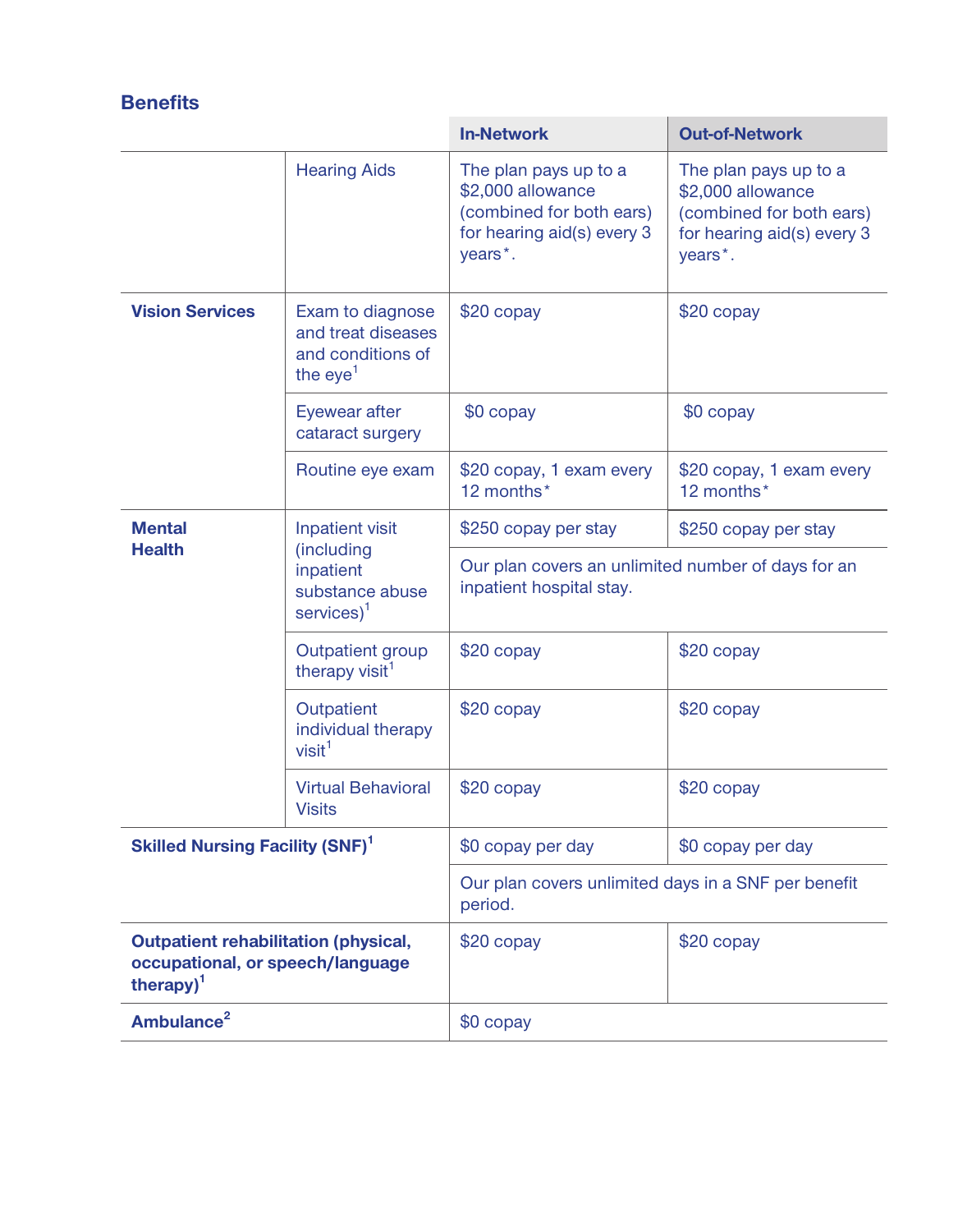|                                                                            |                                           | <b>In-Network</b>                                                                                                                                                                                                                                                                                                                                                                                                                                                                                                                                                                        | <b>Out-of-Network</b> |
|----------------------------------------------------------------------------|-------------------------------------------|------------------------------------------------------------------------------------------------------------------------------------------------------------------------------------------------------------------------------------------------------------------------------------------------------------------------------------------------------------------------------------------------------------------------------------------------------------------------------------------------------------------------------------------------------------------------------------------|-----------------------|
| <b>Post-Discharge Routine</b><br><b>Transportation</b><br><b>ModivCare</b> |                                           | \$0 copay; Post-Discharge Routine Transportation<br>coverage for unlimited rides up to 30 days upon<br>referral from a UnitedHealthcare Advocate,<br>immediately following inpatient hospital discharges or<br>skilled nursing facility stays. Benefit is offered through<br>ModivCare to plan approved, medically related<br>appointments (locations). Restrictions apply.<br>Contact ModivCare for additional details and to<br>schedule your trips:<br>1-833-219-1182, TTY 1-844-488-9724, 8 a.m.- 5 p.m.<br>Monday - Friday, Local Time, or by visiting<br>www.modivcare.com/BookNow |                       |
| <b>Medicare Part B</b><br><b>Drugs</b>                                     | Chemotherapy<br>drugs <sup>1</sup>        | \$0 copay                                                                                                                                                                                                                                                                                                                                                                                                                                                                                                                                                                                | \$0 copay             |
|                                                                            | <b>Other Part B</b><br>drugs <sup>1</sup> | \$0 copay                                                                                                                                                                                                                                                                                                                                                                                                                                                                                                                                                                                | \$0 copay             |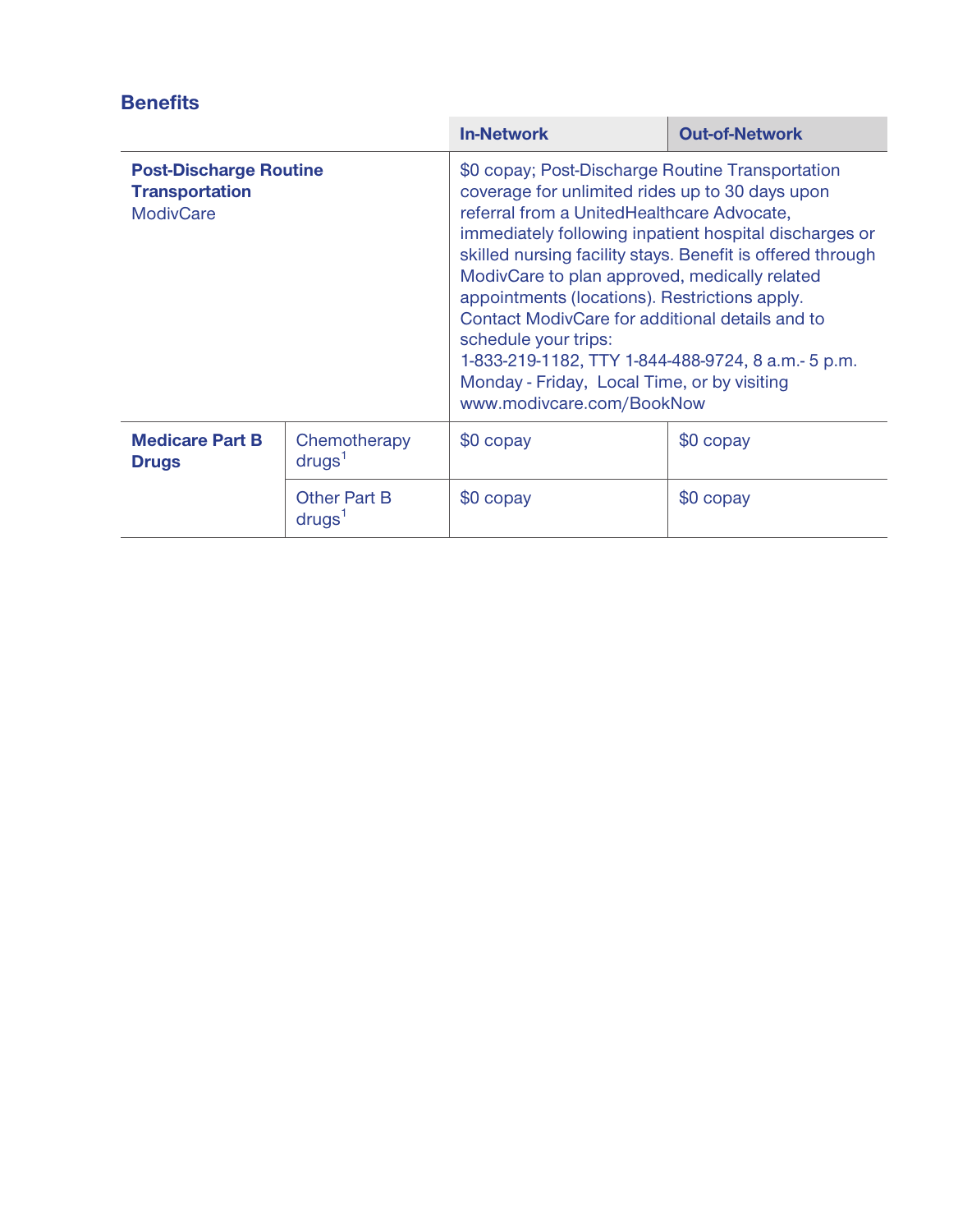#### **Prescription Drugs**

**If the actual cost for a drug is less than the normal cost-sharing amount for that drug, you will pay the actual cost, not the higher cost-sharing amount.**

**The University of California has chosen to make supplemental drug coverage available to you. This coverage is in addition to your Part D prescription drug benefit. The drug copays in this section are for drugs that are covered by both your Part D prescription drug benefit and your supplemental drug coverage. You can view the Certificate of Coverage at www.UHCRetiree.com/uc or call Customer Service to have a hard copy sent to you.**

**The University of California offers additional prescription drug coverage. Please see your Additional Drug Coverage list for more information.**

**If you reside in a long-term care facility, you will pay the same for a 31-day supply as a 30-day supply at a retail pharmacy.**

#### **Pharmacy Out-of-Pocket Maximum**

**When your total Out-of-Pocket costs (what you pay) reach \$2,000 you will not pay any copay or coinsurance.**

| <b>Stage 1: Annual</b><br><b>Prescription (Part D)</b><br><b>Deductible</b> | Since you have no deductible, this payment stage doesn't apply.                                                                                                                                                   |                                                             |
|-----------------------------------------------------------------------------|-------------------------------------------------------------------------------------------------------------------------------------------------------------------------------------------------------------------|-------------------------------------------------------------|
| <b>Stage 2:</b><br><b>Initial Coverage</b>                                  | Retail Cost-Sharing <sup>†**</sup>                                                                                                                                                                                | <b>Mail Order or Retail Cost-</b><br>Sharing <sup>†**</sup> |
|                                                                             | 30-day supply                                                                                                                                                                                                     | 90-day supply                                               |
| Tier $1$ :<br><b>Preferred Generic</b>                                      | \$5 copay                                                                                                                                                                                                         | \$10 copay                                                  |
| Tier $2:$<br><b>Preferred Brand</b>                                         | $$25$ copay                                                                                                                                                                                                       | $$50$ copay                                                 |
| Tier 3:<br>Non-preferred Drug                                               | \$40 copay                                                                                                                                                                                                        | $$80$ copay                                                 |
| Tier 4:<br><b>Specialty Tier</b>                                            | $$25$ copay                                                                                                                                                                                                       | \$50 copay                                                  |
| <b>Stage 3: Coverage</b><br><b>Gap Stage</b>                                | After your total drug costs reach \$4,430, the plan continues to pay its<br>share of the cost of your drugs and you pay your share of the cost.<br>Your cost is the same as it was in the Initial Coverage Stage. |                                                             |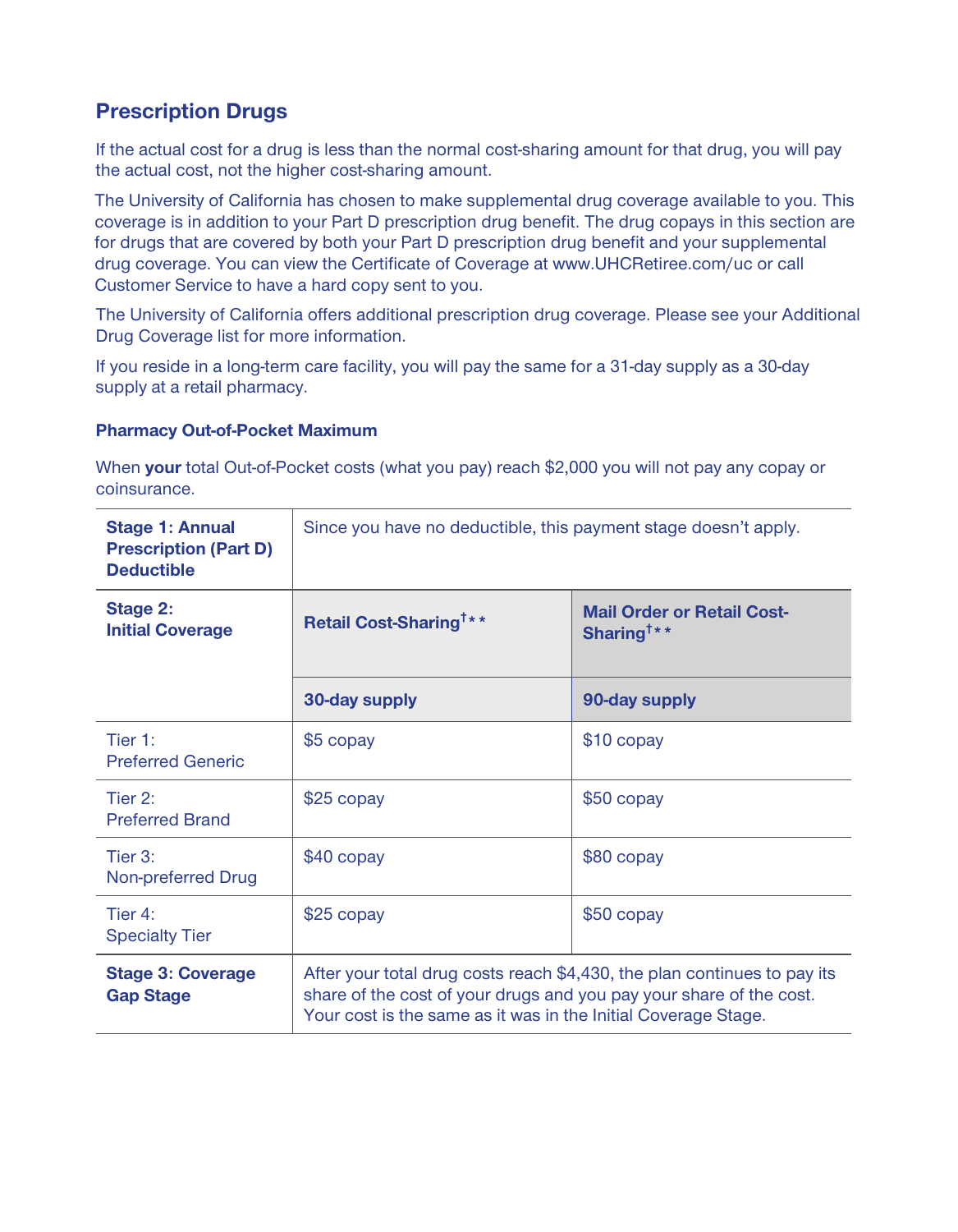| Stage 4:<br><b>Catastrophic</b><br><b>Coverage</b> | After your out-of-pocket costs (what you pay including coverage gap<br>discount program payments) reach the \$7,050 limit for the plan year,<br>you move to the Catastrophic Coverage Stage. In this stage, you will<br>continue to pay the same cost share that you paid in the Initial |
|----------------------------------------------------|------------------------------------------------------------------------------------------------------------------------------------------------------------------------------------------------------------------------------------------------------------------------------------------|
|                                                    | Coverage Stage.                                                                                                                                                                                                                                                                          |

**†Please see the Additional Drug Coverage for the plan's \$0 copay drugs.**

**\*\*Includes UC Medical Center pharmacies**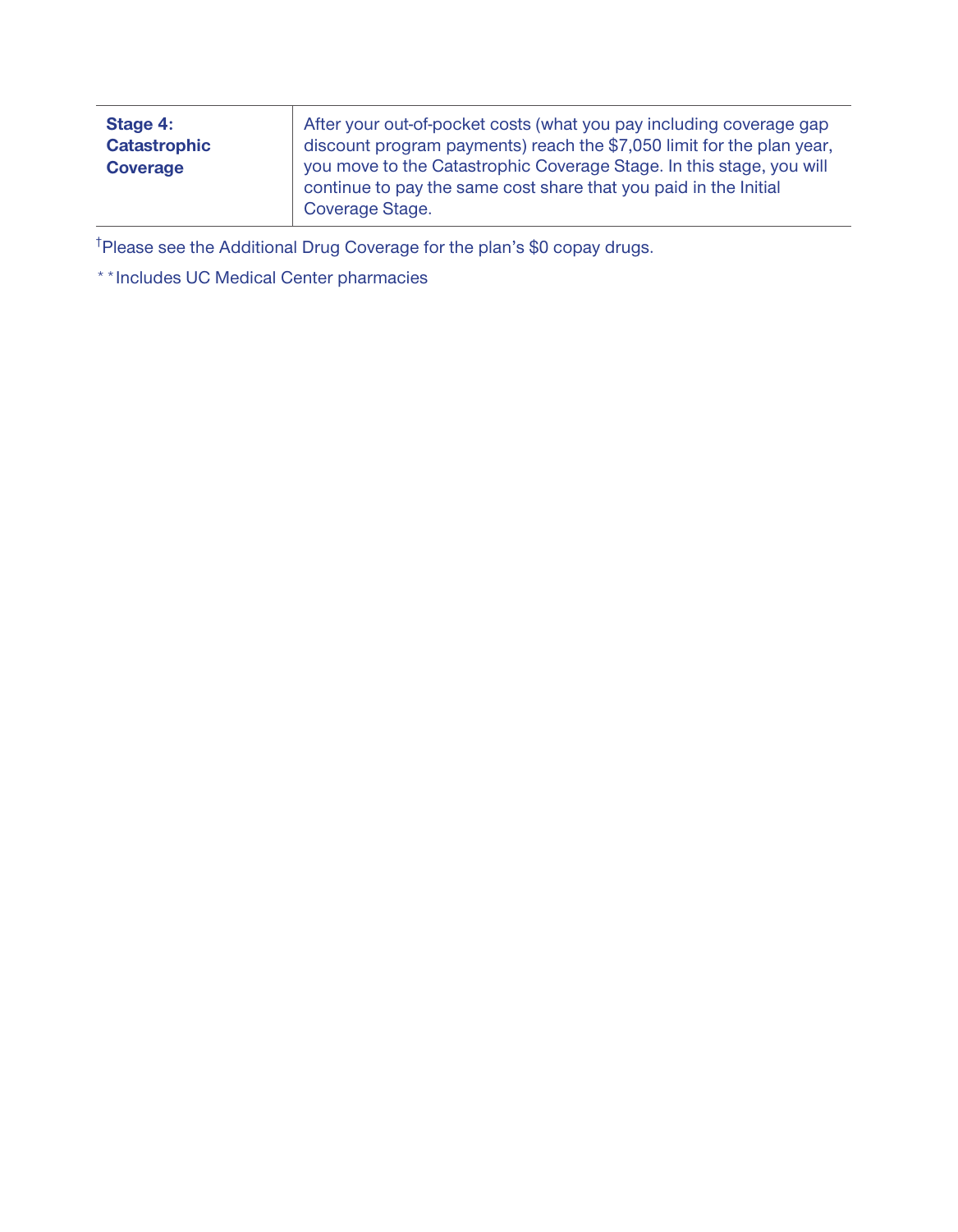## **Additional Benefits**

|                                        |                                                                                                                    | <b>In-Network</b>                                                                                                                                                                                                                                                                                                                                                                                                                                                                                                                                                                                                             | <b>Out-of-Network</b>                                                                                                                                                                                                                                                                                                                                                                                                                                                                                                                                                                                                         |
|----------------------------------------|--------------------------------------------------------------------------------------------------------------------|-------------------------------------------------------------------------------------------------------------------------------------------------------------------------------------------------------------------------------------------------------------------------------------------------------------------------------------------------------------------------------------------------------------------------------------------------------------------------------------------------------------------------------------------------------------------------------------------------------------------------------|-------------------------------------------------------------------------------------------------------------------------------------------------------------------------------------------------------------------------------------------------------------------------------------------------------------------------------------------------------------------------------------------------------------------------------------------------------------------------------------------------------------------------------------------------------------------------------------------------------------------------------|
| <b>Acupuncture</b><br><b>Services</b>  | Medicare-covered<br>acupuncture<br>(for chronic low<br>back pain)                                                  | \$20 copay                                                                                                                                                                                                                                                                                                                                                                                                                                                                                                                                                                                                                    | \$20 copay                                                                                                                                                                                                                                                                                                                                                                                                                                                                                                                                                                                                                    |
|                                        | <b>Routine</b><br>Acupuncture<br><b>Services</b>                                                                   | \$20 copay, up to 24 visits<br>per plan year*                                                                                                                                                                                                                                                                                                                                                                                                                                                                                                                                                                                 | \$20 copay up to 24 visits<br>per plan year*                                                                                                                                                                                                                                                                                                                                                                                                                                                                                                                                                                                  |
| <b>Chiropractic</b><br><b>Services</b> | Medicare-covered<br>chiropractic care<br>(manual<br>manipulation of<br>the spine to<br>correct<br>subluxation) $1$ | $$20$ copay                                                                                                                                                                                                                                                                                                                                                                                                                                                                                                                                                                                                                   | \$20 copay                                                                                                                                                                                                                                                                                                                                                                                                                                                                                                                                                                                                                    |
|                                        | <b>Routine</b><br>chiropractic<br>services                                                                         | \$20 copay, up to 24 visits<br>per plan year*                                                                                                                                                                                                                                                                                                                                                                                                                                                                                                                                                                                 | \$20 copay, up to 24 visits<br>per plan year*                                                                                                                                                                                                                                                                                                                                                                                                                                                                                                                                                                                 |
| <b>Diabetes</b><br><b>Management</b>   | <b>Diabetes</b><br>monitoring<br>supplies <sup>1</sup>                                                             | \$0 copay<br>We only cover Accu-<br>Chek <sup>®</sup> and OneTouch <sup>®</sup><br>brands.<br>Covered glucose<br>monitors include:<br>OneTouch Verio Flex <sup>®</sup> ,<br><b>OneTouch Verio</b><br>Reflect <sup>®</sup> , OneTouch <sup>®</sup><br>Verio, OneTouch <sup>®</sup> Ultra 2,<br>Accu-Chek <sup>®</sup> Guide Me,<br>and Accu-Chek <sup>®</sup> Guide.<br><b>Test strips: OneTouch</b><br>Verio <sup>®</sup> , OneTouch Ultra <sup>®</sup> ,<br>Accu-Chek <sup>®</sup> Guide,<br>Accu-Chek <sup>®</sup> Aviva Plus,<br>and Accu-Chek <sup>®</sup><br>SmartView.<br>Other brands are not<br>covered by your plan. | \$0 copay<br>We only cover Accu-<br>Chek <sup>®</sup> and OneTouch <sup>®</sup><br>brands.<br>Covered glucose<br>monitors include:<br>OneTouch Verio Flex <sup>®</sup> ,<br><b>OneTouch Verio</b><br>Reflect <sup>®</sup> , OneTouch <sup>®</sup><br>Verio, OneTouch <sup>®</sup> Ultra 2,<br>Accu-Chek <sup>®</sup> Guide Me,<br>and Accu-Chek <sup>®</sup> Guide.<br><b>Test strips: OneTouch</b><br>Verio <sup>®</sup> , OneTouch Ultra <sup>®</sup> ,<br>Accu-Chek <sup>®</sup> Guide,<br>Accu-Chek <sup>®</sup> Aviva Plus,<br>and Accu-Chek <sup>®</sup><br>SmartView.<br>Other brands are not<br>covered by your plan. |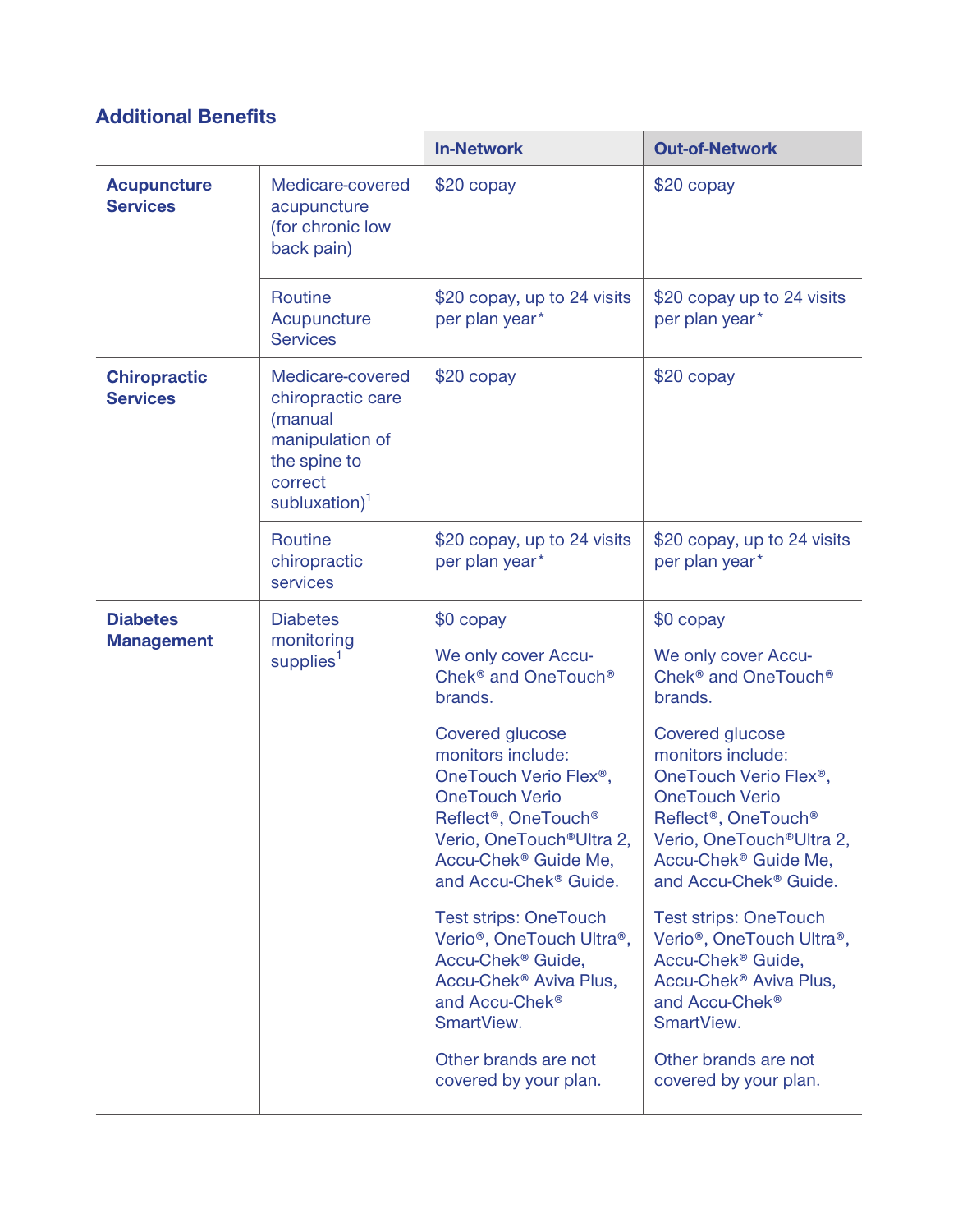## **Additional Benefits**

|                                                                                                                                                                                                                                                                                                                                                                                                                                                                                                                                                                                                                                                                                                                                                                                                                                                  |                                                                                                                           | <b>In-Network</b> | <b>Out-of-Network</b> |
|--------------------------------------------------------------------------------------------------------------------------------------------------------------------------------------------------------------------------------------------------------------------------------------------------------------------------------------------------------------------------------------------------------------------------------------------------------------------------------------------------------------------------------------------------------------------------------------------------------------------------------------------------------------------------------------------------------------------------------------------------------------------------------------------------------------------------------------------------|---------------------------------------------------------------------------------------------------------------------------|-------------------|-----------------------|
|                                                                                                                                                                                                                                                                                                                                                                                                                                                                                                                                                                                                                                                                                                                                                                                                                                                  | <b>Medicare</b><br>covered<br>Therapeutic<br>Continuous<br><b>Glucose Monitors</b><br>(CGMs) and<br>supplies <sup>1</sup> | \$0 copay         | \$0 copay             |
|                                                                                                                                                                                                                                                                                                                                                                                                                                                                                                                                                                                                                                                                                                                                                                                                                                                  | Diabetes self-<br>management<br>training                                                                                  | \$0 copay         | \$0 copay             |
|                                                                                                                                                                                                                                                                                                                                                                                                                                                                                                                                                                                                                                                                                                                                                                                                                                                  | Therapeutic<br>shoes or inserts <sup>1</sup>                                                                              | \$0 copay         | \$0 copay             |
| <b>Durable Medical</b><br><b>Equipment</b><br>(DME) and<br><b>Related Supplies</b>                                                                                                                                                                                                                                                                                                                                                                                                                                                                                                                                                                                                                                                                                                                                                               | <b>Durable Medical</b><br>Equipment (e.g.,<br>wheelchairs,<br>$oxygen)^1$                                                 | \$0 copay         | \$0 copay             |
|                                                                                                                                                                                                                                                                                                                                                                                                                                                                                                                                                                                                                                                                                                                                                                                                                                                  | Prosthetics (e.g.,<br>braces, artificial<br>$limbs)^1$                                                                    | \$0 copay         | \$0 copay             |
| You have access to Renew Active at no additional<br><b>Fitness program</b><br>Renew Active <sup>®</sup> by UnitedHealthcare<br>cost. Renew Active is the gold standard in Medicare<br>fitness programs for body and mind and includes:<br>• Free gym membership from our nationwide<br>network, including many premium gyms<br>• On-demand digital workout videos and live<br>streaming classes<br>• Social activities<br>• Online Fitbit <sup>®</sup> Community<br>• AARP <sup>®</sup> Staying Sharp <sup>®</sup><br>To learn more about Renew Active today visit<br>UHCRenewActive.com. Once you become a member<br>you will need a confirmation code. Sign in to your<br>plan website, go to Health & Wellness and look for<br>Renew Active or call the number on the back of your<br>UnitedHealthcare member ID card to obtain your<br>code. |                                                                                                                           |                   |                       |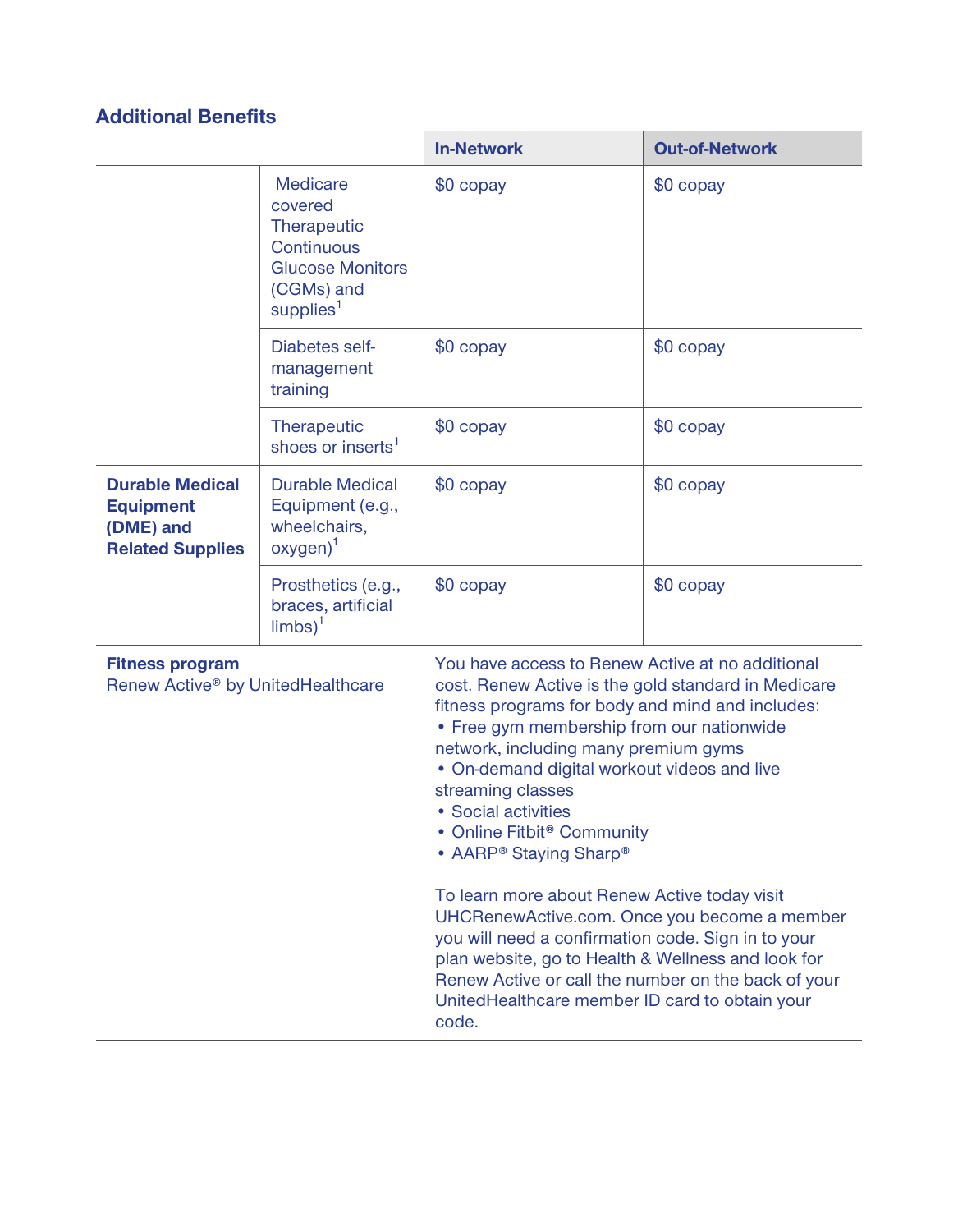#### **Additional Benefits**

|                                                       |                                                                                                                                                                                                                                                                                                                                                                                                                                                                                                                                                                                                                                                                                                                                                             | <b>In-Network</b>                                                                                                                                                                                              | <b>Out-of-Network</b>                   |
|-------------------------------------------------------|-------------------------------------------------------------------------------------------------------------------------------------------------------------------------------------------------------------------------------------------------------------------------------------------------------------------------------------------------------------------------------------------------------------------------------------------------------------------------------------------------------------------------------------------------------------------------------------------------------------------------------------------------------------------------------------------------------------------------------------------------------------|----------------------------------------------------------------------------------------------------------------------------------------------------------------------------------------------------------------|-----------------------------------------|
| <b>Podiatry Services</b><br>(Foot care)               | Foot exams and<br>treatment <sup>1</sup>                                                                                                                                                                                                                                                                                                                                                                                                                                                                                                                                                                                                                                                                                                                    | \$20 copay                                                                                                                                                                                                     | \$20 copay                              |
|                                                       | Routine foot care                                                                                                                                                                                                                                                                                                                                                                                                                                                                                                                                                                                                                                                                                                                                           | \$20 copay, 12 visits per<br>plan year*                                                                                                                                                                        | \$20 copay, 12 visits per<br>plan year* |
| Home Health Care <sup>1</sup>                         |                                                                                                                                                                                                                                                                                                                                                                                                                                                                                                                                                                                                                                                                                                                                                             | \$0 copay                                                                                                                                                                                                      | \$0 copay                               |
| <b>Hospice</b>                                        |                                                                                                                                                                                                                                                                                                                                                                                                                                                                                                                                                                                                                                                                                                                                                             | You pay nothing for hospice care from any Medicare-<br>approved hospice. You may have to pay part of the<br>costs for drugs and respite care. Hospice is covered<br>by Original Medicare, outside of our plan. |                                         |
| <b>Mom's Meals</b>                                    | <b>Post-Discharge Meals</b><br>\$0 copay; Coverage for up to 84 home-delivered<br>meals immediately following one inpatient<br>hospitalization or skilled nursing facility stay when<br>referred by a UnitedHealthcare Advocate. Benefit is<br>offered one time per year through the provider Mom's<br>Meals. Restrictions apply.<br>Contact Mom's Meals for additional details if you<br>have been referred into the program.<br>1-866-204-6111, TTY 711, 7 a.m. - 6 p.m. CT, Monday<br>- Friday or by visiting www.MomsMeals.com/uhc<br>Or if you have been recently discharged from the<br>hospital or a skilled nursing facility and would like to<br>learn more, call the phone number located on the<br>back of your UnitedHealthcare member ID card. |                                                                                                                                                                                                                |                                         |
| <b>Telephonic Nurse Services</b>                      |                                                                                                                                                                                                                                                                                                                                                                                                                                                                                                                                                                                                                                                                                                                                                             | Receive access to nurse consultations and additional<br>clinical resources at no additional cost.                                                                                                              |                                         |
| <b>Opioid Treatment Program Services<sup>1</sup></b>  |                                                                                                                                                                                                                                                                                                                                                                                                                                                                                                                                                                                                                                                                                                                                                             | \$0 copay                                                                                                                                                                                                      | \$0 copay                               |
| <b>Outpatient</b><br><b>Substance</b><br><b>Abuse</b> | <b>Outpatient group</b><br>therapy visit <sup>1</sup>                                                                                                                                                                                                                                                                                                                                                                                                                                                                                                                                                                                                                                                                                                       | \$20 copay                                                                                                                                                                                                     | \$20 copay                              |
|                                                       | Outpatient<br>individual therapy<br>visit <sup>1</sup>                                                                                                                                                                                                                                                                                                                                                                                                                                                                                                                                                                                                                                                                                                      | \$20 copay                                                                                                                                                                                                     | \$20 copay                              |
| <b>Renal Dialysis<sup>1</sup></b>                     |                                                                                                                                                                                                                                                                                                                                                                                                                                                                                                                                                                                                                                                                                                                                                             | \$0 copay                                                                                                                                                                                                      | \$0 copay                               |

<sup>1</sup> Some of the network benefits listed may require your provider to obtain prior authorization. You **never need approval in advance for plan covered services from out-of-network providers. Please refer to the Evidence of Coverage for a complete list of services that may require prior authorization.**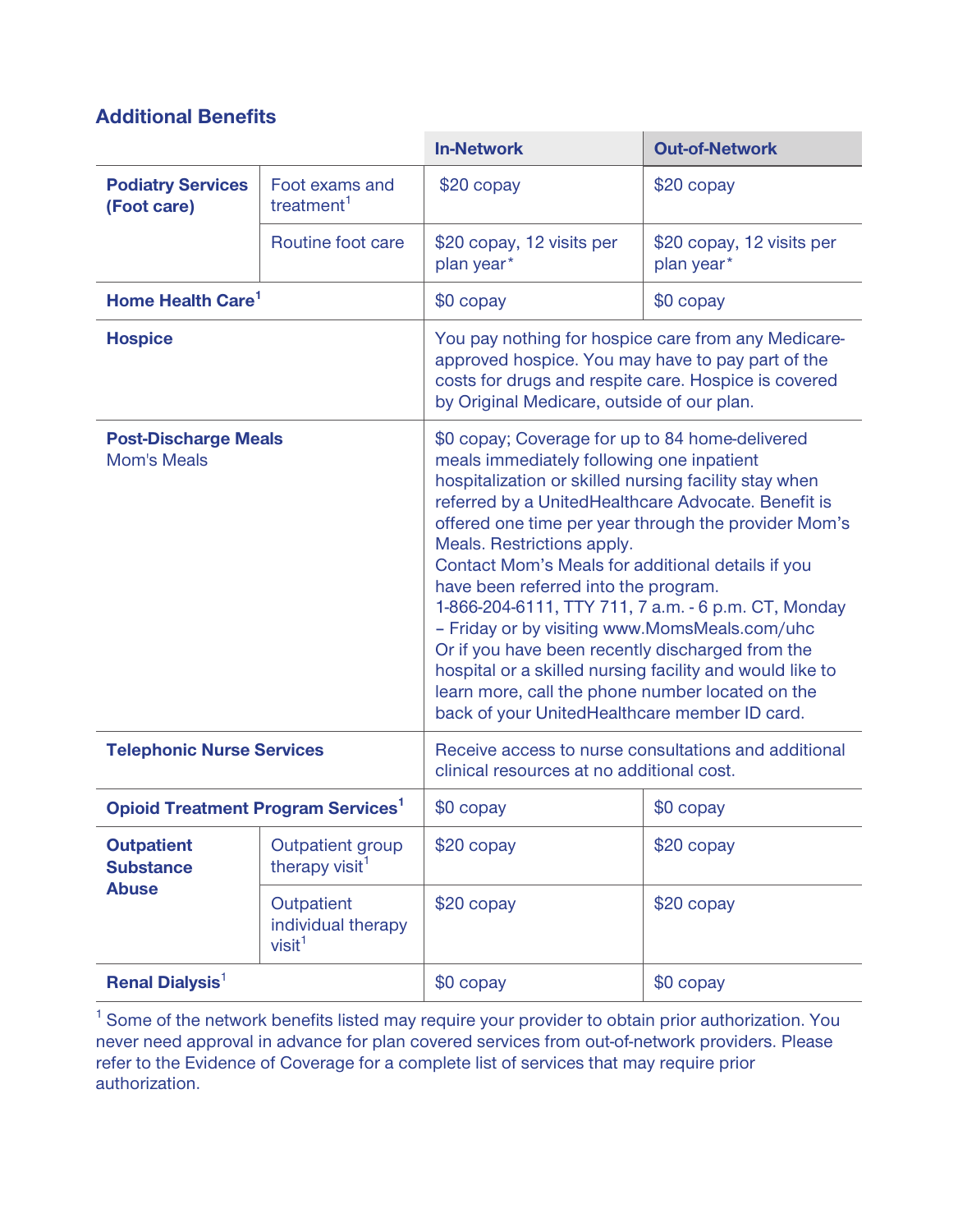**<sup>2</sup> Authorization is required for Non-emergency Medicare-covered ambulance ground and air transportation. Emergency Ambulance does not require authorization.**

**\*Benefits are combined in and out-of-network**